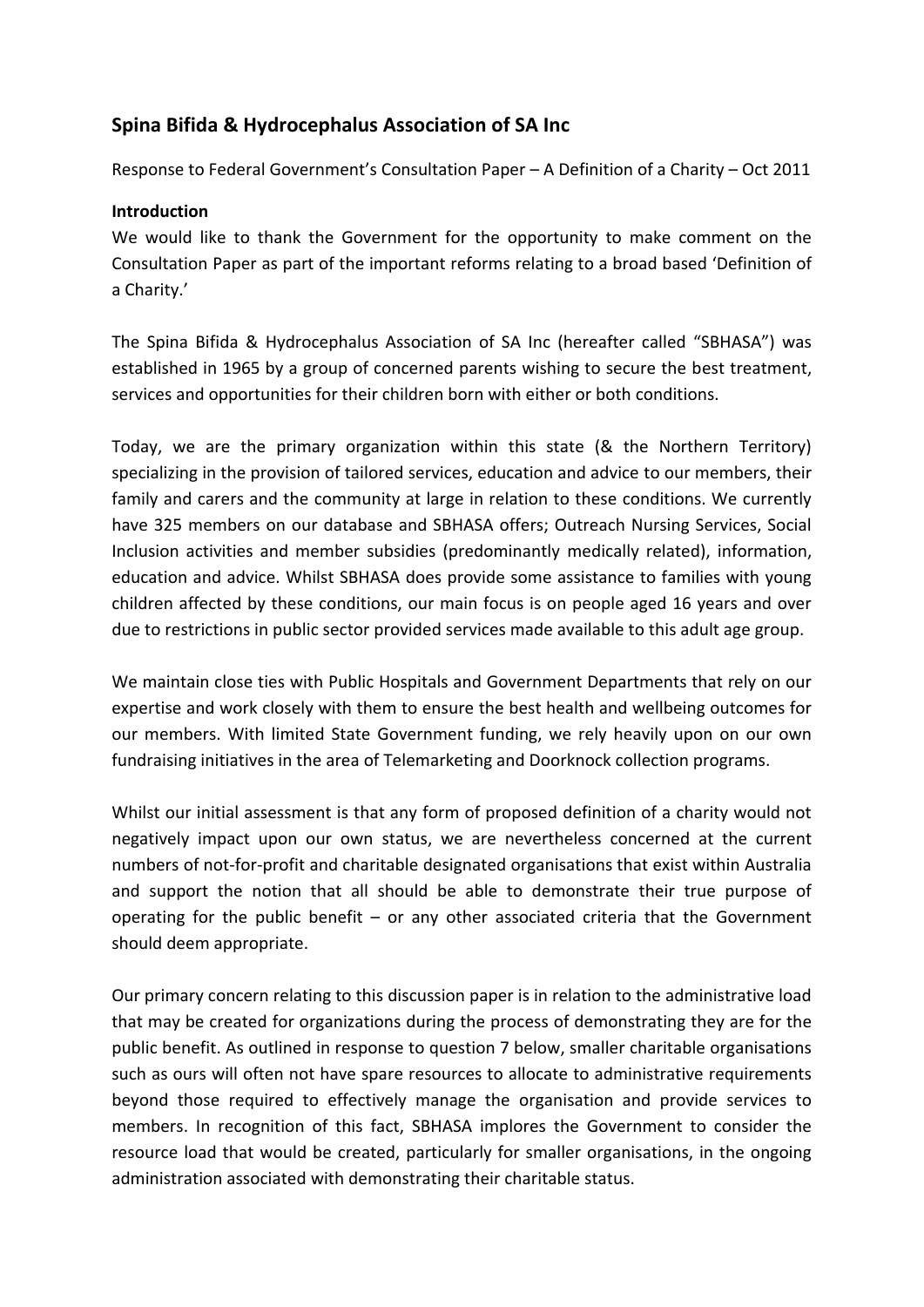#### *ANSWERS TO SPECIFIC CONSULTATION PAPER QUESTIONS:*

- **1. Are there any issues with amending the 2003 definition to replace the 'dominant purpose' requirement with the requirement that a charity have an exclusively charitable purpose?**
- **2. Does the decision by the New South Wales Administrative Tribunal provide sufficient clarification on the circumstances when a peak body can be a charity or is further clarification required?**

We suggest that further clarification of the Tribunal's decision be provided by way of wording along the lines of "to support, assist and mentor other charitable organisations" in order to substantiate the purpose of a peak body and justify its own charitable status.

**3. Are any changes required to the Charities Bill 2003 to clarify the meaning of 'public' or 'sufficient section of the general community'?**

The Board of Taxation's recommendations following their review of the Charities Bill 2003 provided worthwhile clarification in respect that… 'sufficient section' be defined as one which is not 'numerically negligible' compared with the size of that part of the community to whom the purpose would be relevant (per the Consultation Paper). We agree with this clarification, particularly since our member numbers (325 in SA & NT as above) may not be large in terms of total community numbers yet represent the greater majority of individuals affected within the community since these are significant conditions.

- **4. Are changes to the Charities Bill 2003 necessary to ensure beneficiaries with family ties (such as native title holders) can receive benefits from charities?**
- **5. Could the term 'for the public benefit' be further clarified, for example, by including additional principles outlined in ruling TR 2011/D2 or as contained in the Scottish, Ireland and Northern Ireland definitions or in the guidance material of the Charities Commission of England and Wales?**

SBHASA does believe the term 'for the public benefit' could be further clarified. The meaning of 'for the public benefit' under ruling TR 2011/D2 details useful terminology such as "altruistic," and intending "social value or utility," and 'public benefit' can be further enhanced by reference to the need for such benefits to be identifiable and 'must be related to the aims,' as per the guidance material of the Charities Commission of England and Wales.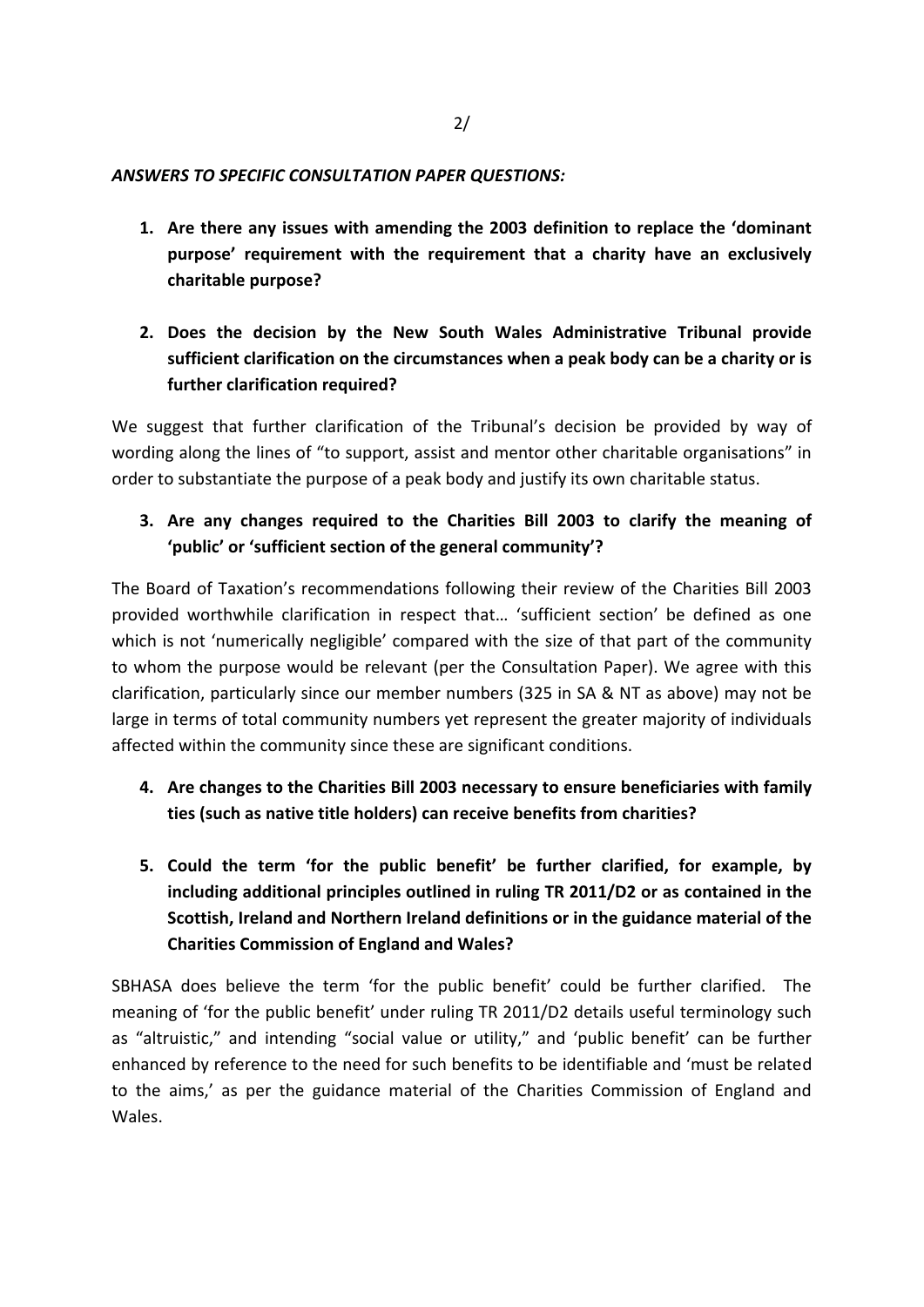# **6. Would the approach taken by England and Wales of relying on the common law and providing guidance on the meaning of public benefit, be preferable on the grounds it provides greater flexibility?**

There needs to be flexibility as to the meaning of 'public benefit' due to the sometimes intangible and difficult to quantify nature of benefits to various sectors of the community. A non-statutory (ie common law) based definition may also be subject to interpretation with parameters deemed too broad and so a clearly articulated definition encompassing all relevant considerations would be preferable.

### **7. What are the issues with requiring an existing charity or an entity seeking approval as a charity to demonstrate they are for the public benefit?**

The greatest consideration may be the availability of administrative resources for some charities to apply to the task of substantiating their charitable status – particularly if this is an onerous and time consuming exercise. This will be exacerbated if the definition of 'public benefit' is unclear or subject to interpretation, or if the compliance process is complex &/or onerous.

As such, SBHASA would suggest there is a strong argument for existing charitable organisations being allowed automatic status, with an extended period of time to substantiate their standing. The length of time allowed to demonstrate the public benefit test should be based upon their organisational size as determined by annual revenue for example (which generally correlates with internal structure and resource availability).

Whilst we support the notion that existing and new organisations should have to demonstrate their charitable status as per the proposed new definition, we strongly urge consideration of the administrative load placed on organisations, particularly scarcely resourced smaller organisations, to demonstrate this on an ongoing and/or periodic basis. As organisations established to provide public benefit, most charities focus their resources on service provision and limit administrative resources as much as possible, therefore if the Government's process is onerous it will most certainly detract critical resources from the operations of the charity and quite likely therefore, negatively impact on the ability to provide the public benefit for which the organisation exists.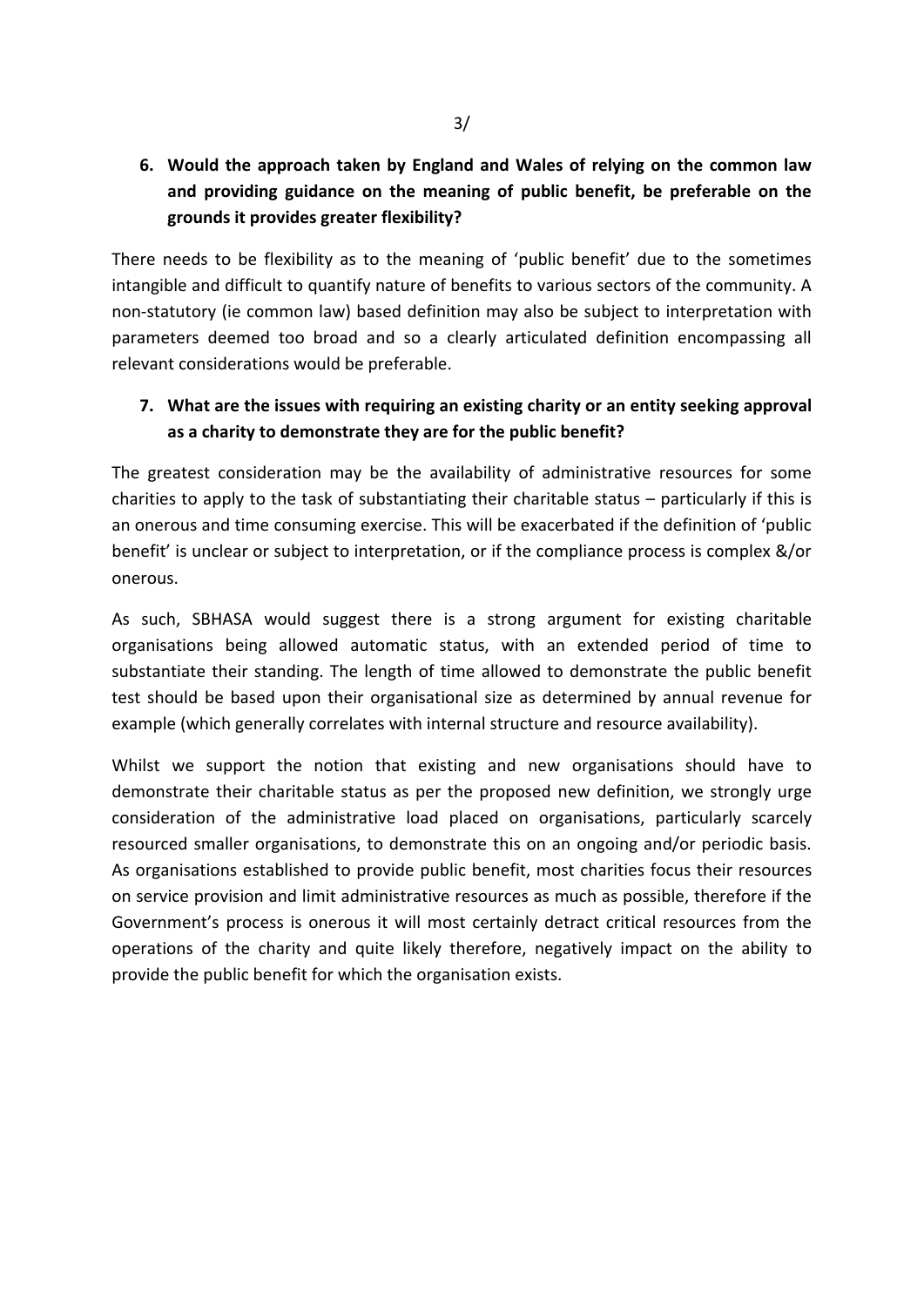# **8. What role should the ACNC have in providing assistance to charities in demonstrating this test, and also in ensuring charities demonstrate their continued meeting of this test?**

In association with the response to question 9. above, SBHASA believe the compliance assessment of the public benefit test should be made as straight forward as possible to minimise administrative work, and make use of existing required documentation for example, such as Annual Reports (incl financial statements).

**9. What are the issues for entities established for the advancement of religion or education if the presumption of benefit is overturned?**

# **10. Are there any issues with the requirement that the activities of a charity be in furtherance or in aid of its charitable purpose?**

It is reasonable to expect a charity's activities be in furtherance or in aid of its charitable purpose. If not, some organisations without a true primary charitable purpose who engage in commercial activities but are seeking to secure income tax exemption status – may simply engage in certain unrelated charitable activities in order to circumvent any shortcomings with its adherence to the charitable definition.

# **11. Should the role of activities in determining an entity's status as a charity be further clarified in the definition?**

SBHASA believes that the role of an organisation's activities is intrinsic to its purpose and so may be required to be articulated in an organisation demonstrating its charitable status. It appears reasonable to assume that the organisation's role should be clearly interconnected with its objectives and aims and that the organisation's role be consistent with its Strategic Plan where one is in place. However, SBHASA would not support the introduction of a definitive and very prescriptive definition of "activities".

### **12. Are there any issues with the suggested changes to the Charities Bill 2003 as outlined above to allow charities to engage in political activities?**

- **13. Are there any issues with prohibiting charities from advocating a political party, or supporting or opposing a candidate for political office?**
- **14. Is any further clarification required in the definition on the types of legal entity which can be used to operate a charity?**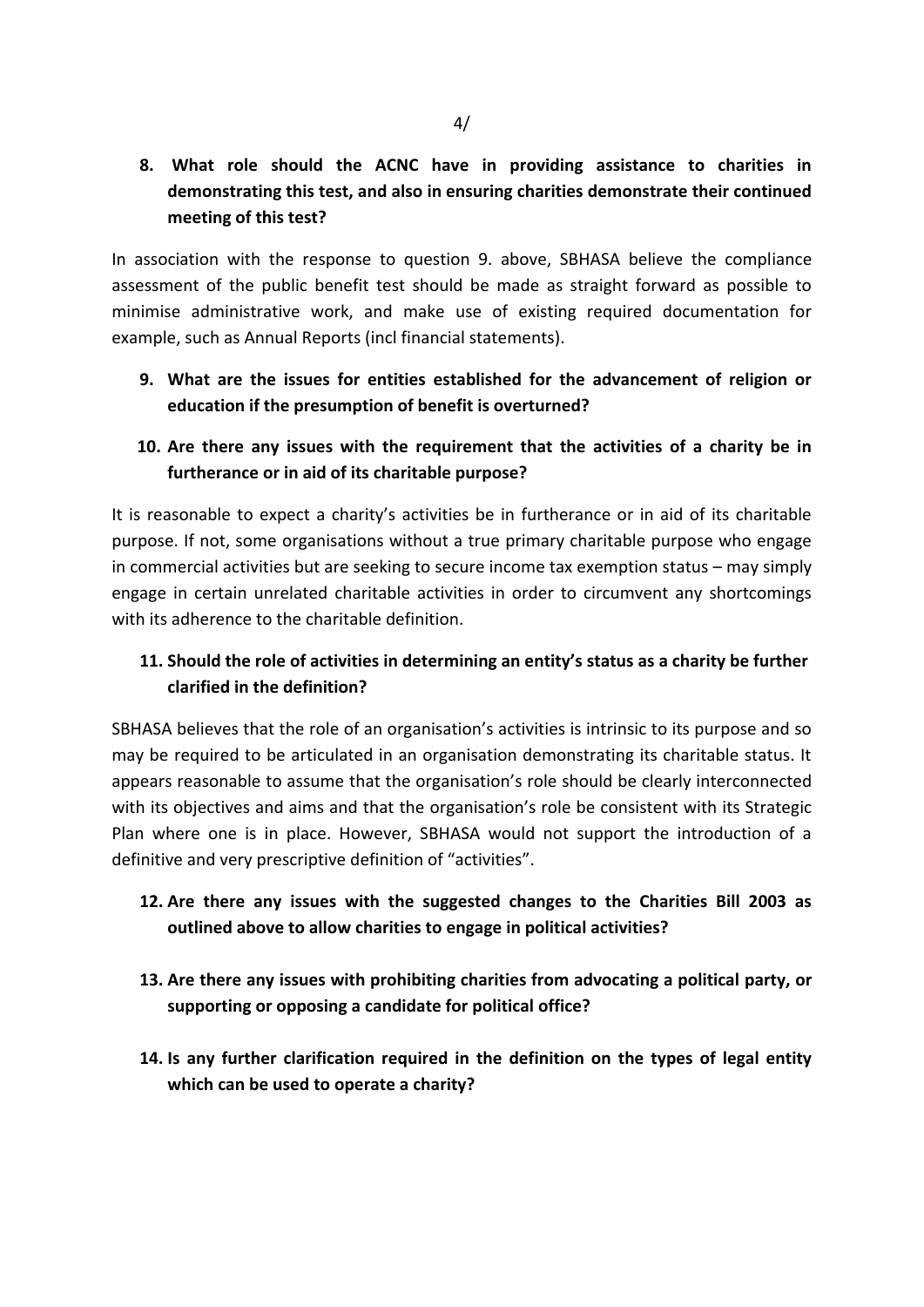### **15. In the light of the Central Bayside decision is the existing definition of 'government body' in the Charities Bill 2003 adequate?**

Upon face value it appears unclear as to whether by virtue of their connection to government, an organisation should be deemed to be charitable under the provisions of the Charities Bill 2003. The determination as to whether the entity is a 'government entity' or 'controlled by government' is somewhat unclear in terms of determining whether an organisation is "charitable." We believe that an entity which is government funded, either entirely or even only in part may not necessarily be deemed 'controlled by government' if its Board structure and Constitution detail a degree of autonomy that specifies independent decision making processes. There may be a strong argument to suggest that, even with an element of financial support from the government, that an organisations purpose, aims and activities are nonetheless charitable and its status should be deemed so appropriately.

# **16. Is the list of charitable purposes in the Charities Bill 2003 and the Extension of Charitable Purposes Act 2004 an appropriate list of charitable purposes?**

The list of purposes under the Bill and the Act specified are at the least more broad than the four heads of charity resulting from Pemsel's case. As such, these instruments provide greater flexibility as to interpretation - which can be viewed as positive enhancements to the original definition. There may always be further additional suggested provisions to add to the list which could add to the relevance of the items and definition detailed - whether in fact it is an exhaustive list will be subject to speculation.

### **17. If not, what other charitable purposes have strong public recognition as charitable which would improve clarity if listed?**

As previously stated SBHASA believes that there should be no concerns with our organisation maintaining its charitable status, even with a newly prescribed definition. A suggestion however to expand upon the clarity referred to above could be with additional reference to the inclusion of activities to advance and assist disadvantaged communities or groups isolated by unique medical conditions &/or circumstances.

### **18. What changes are required to the Charities Bill 2003 and other Commonwealth, State and Territory laws to achieve a harmonised definition of charity?**

Inconsistency between definitions within different regions only serves to complicate interpretation and resultant compliance related administrative demands. Broad based agreement and recognition of a standardised definition for a charity will assist in minimising excessive use of paid resources and/or the time made available for some organisations by volunteers.

#### **19. What are the current problems and limitations with ADRFs?**